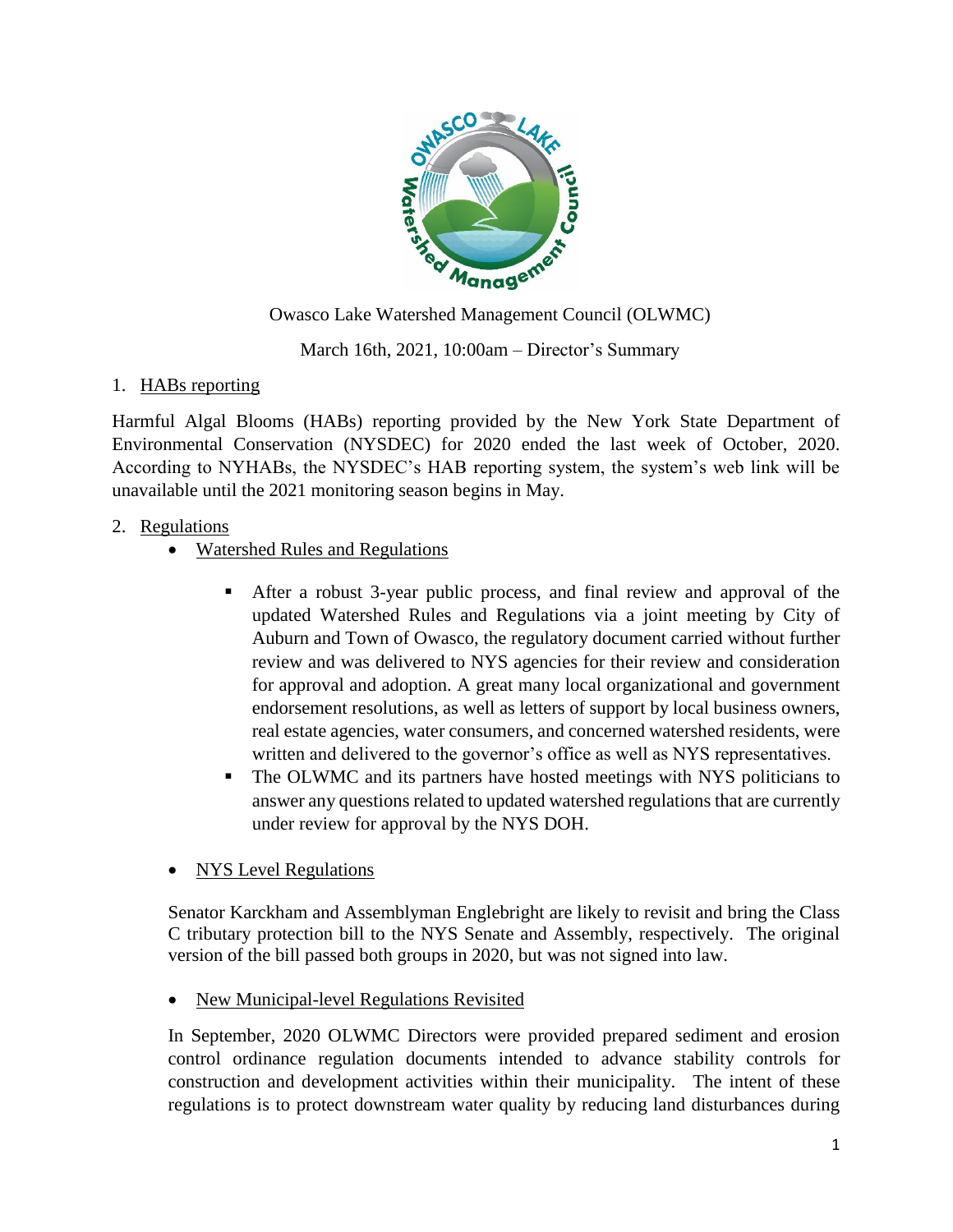construction through the requirement for the implementation of preventive measures. Directors were requested to bring these documents to their municipalities to initiate the discussion and public process for the adoption of new ordinances for their respective municipalities. Feedback from municipal level discussions for adopting new sediment and erosion control ordinances is welcomed.

#### 3. Watershed Inspection and Protection Division Updates and Special Projects

#### • NYSDEC Partnership

The Watershed Inspection and Protection Division (OLWIPD) remains active in the field identifying both land and water perturbations that are in need of restoration measures, as well as recent land use improvements and restoration projects to be recognized. The OLWIPD, NYDEC Region 7, Cayuga County Soil and Water Conservation District (CCSWCD) and Cayuga County Department of Health (DOH) staff will be meeting more frequently. These partnering groups now plan to hold twice-annual regulatory meetings. The January  $21<sup>st</sup>$  meeting offered insights into the need for improved communication between watershed municipal planning boards and the OLWIPD. The next meeting is expected to be scheduled for late June or so to compliment the new routine of winter and early summer meetings to ensure good communications and coordination. Broadly, NYSDEC Region 7 is responsible for regulatory enforcement of permitted facilities within the Owasco Lake Watershed including large-scale residential development activities, and the OLWIPD acts as a local enforcement arm according to local watershed rules and regulations.

- Education and Outreach
	- The 2020 OLWIPD Annual Report is complete and will be delivered to watershed municipal offices for assistance with community distribution.
	- The OLWIPD is working on developing watershed information packets for new landowners. These new homeowner packets will include a new resident guidance packet with a 5-page summary of the existing watershed rules and regulations, a brochure to promote better understanding of stormwater, and a magnet with pertinent watershed contact numbers. These outreach materials are planned for distribution to watershed residents in a variety of ways.
- Behavioral Science Training and Recognition Efforts
	- OLWMC staff and partners continue to work with the Australian behavioral science consultant Evidn to learn how to best promote voluntary improvements in land use practices by watershed residents. Evidn has been finalizing a new session for watershed leaders, to build upon leadership strengths to better engage with the watershed community.
	- OLWMC staff have scheduled their semi-monthly watershed recognition articles with the Citizen for 2021.
	- The OLWMC's early March recognition article, published with the Citizen spotlighted the HWA research and associated mitigation projects at Fillmore Glen State Park.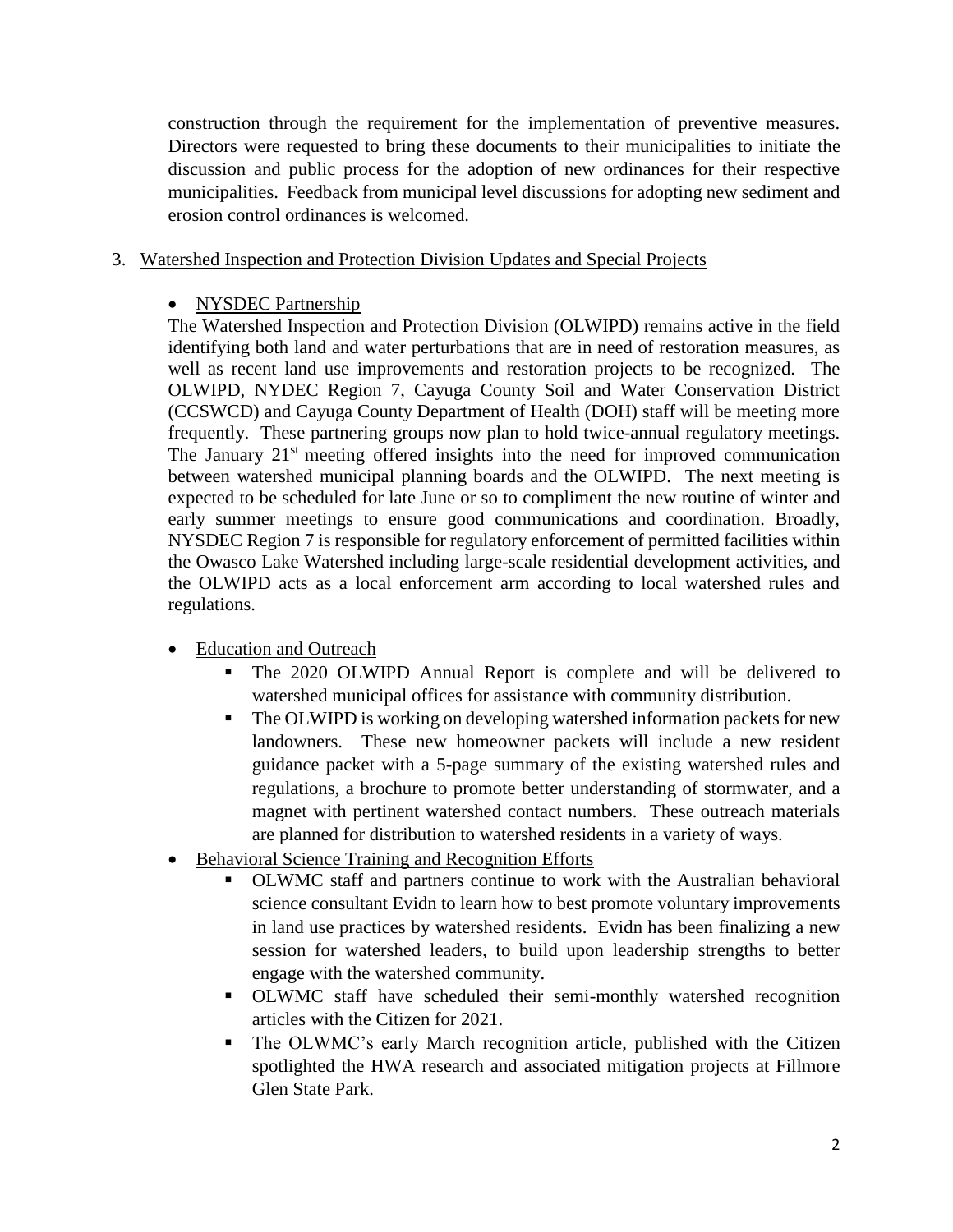- Lake Friendly Living
	- The Lake Friendly Living Coalition of the Finger Lakes is coordinating a Lake Friendly Living Awareness Week public webinar series to be held the first week of May intended to increase public awareness about the various watershed concerns and corrective actions taking place across the Finger Lakes Region. The Nature Conservancy (TNC) will sponsor the event at a high level and will sponsor a key note speaker presentation. Information about the Lake Friendly Living program can be found on the OLWMC website.
	- Program signage is poised for spring installation on existing tributary ID signage and at municipality locations where program endorsements and permissions were gained. The OLWIPD is coordinating signage installations with assistance from municipal highway departments.

# **OLWMC Lake Friendly Living Pledge**

The OLWMC Lake Friendly Living Pledge is fully fledged and operational on the OLWMC website- We ask watershed residents make a difference throughout the watershed by taking the pledge to advance a variety of land and water stewardship practices. This pledge opportunity aligns with a standard design 'Lake Friendly Living' logo and consistent messaging used throughout the Finger Lakes Region. Those who take the pledge, and are interested in helping promote this messaging through signage, are being delivered 'Lake Friendly Living' lawn signs. We requested the City of Auburn and watershed towns and villages resolve to endorse and take the pledge on behalf of their municipalities. Template resolutions were provided to all OLWMC represented municipalities to support that effort. To date, resolutions to endorse and/or take the LFL pledge from the City of Auburn, the Towns of Scipio, Fleming, Moravia, Sennett and Owasco, and the Village of Moravia, as well as the Cayuga County Water Quality Management Agency, have all demonstrated public support for that program. Their resolutions are posted on the OLWMC website. Municipal highway superintendents are collaborating with OLWIPD staff for the attachment of program signage.

# *The pledge:*

*I know my choices can affect water quality for Owasco Lake. I pledge to incorporate 'Lake Friendly Living' practices to reduce my impacts on Owasco Lake. I will adopt these practices that help reduce pollutants and minimize runoff into Owasco Lake:*

*(1) I pledge to refrain from using excessive lawn fertilizers and chemicals to help prevent Harmful Algal Blooms (HABs).*

- *(2) I will only use limited phosphorus-free fertilizers (as governed by NYS law), applied properly.*
- *(3) I will maintain my septic system.*
- *(4) I will reduce hazardous wastes and dispose of them properly.*
- *(5) I will dispose of prescription drugs properly; I will not flush them.*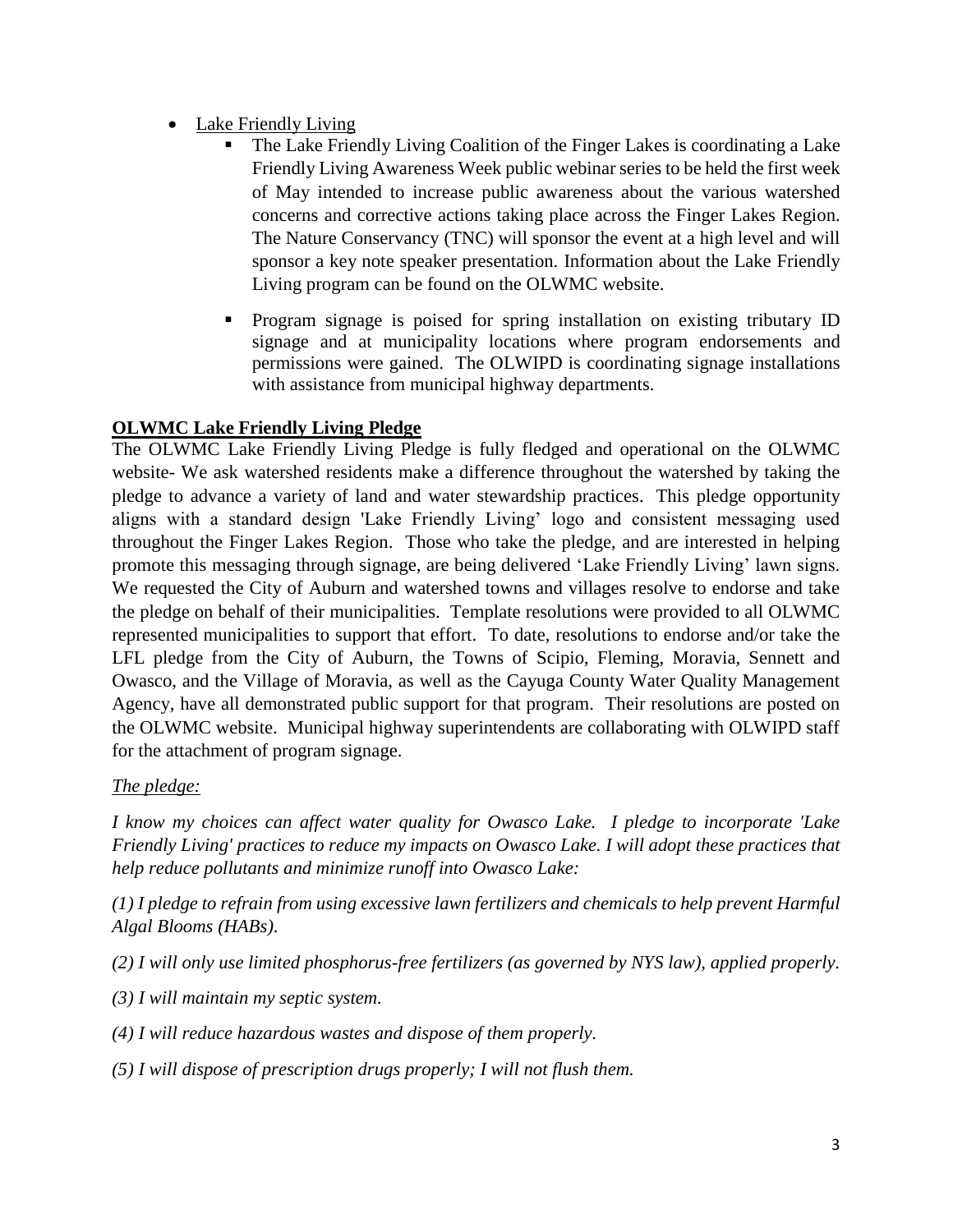*(6) I will maintain my vehicles, water-crafts, and other recreational vehicles to reduce fluid leaks as well as the spread of aquatic invasive species.*

*(7) I will use water wisely.*

*(8) I will not dispose of leaf litter or lawn clippings in waterways or ditches.*

*(9) I will strive to work towards practicing recommended Best Management Practices (BMPs) for land use activities within the Owasco Lake Watershed.*

- Signage
	- The (OLWMC) is working closely with the Owasco Watershed Lake Association (OWLA) to rollout a variety of signage projects in the near term. The purpose of these signage projects is to increase awareness and promote conservation practices to better protect the lake. These organizations are costsharing 'no dumping-drains to lake' storm drain medallions and 'lake friendly living' signs.
		- All of the watershed municipalities that have resolved to take the pledge via a resolution, have agreed to attach LFL signage to existing municipal signage to help advance that pledge program. The OLWIPD is collaborating with municipal highway departments' staff to identify and map suitable installation locations.
		- We continue to work towards gaining permissions and/or required permits for the advancement of tributary identification and LFL signage throughout the watershed.
	- The OLWMC, The Nature Conservancy (TNC), and the City of Auburn are discussing developing common source water protection signage for lands acquired by both TNC and the City.

# 4. Tributary Level Sensors Installation Project

The OLWMC is working closely with the group Hyfi on the tributary level sensors installation project at watershed scale. These sensors present a relatively inexpensive, and temporally and spatially robust, alternative to USGS gauge stations. A formal subcontract was signed for the OLWMC to conduct the remaining installations. The grant subcontract is generating new revenue for the OLWMC. Six tributary sensors have been installed within the watershed thus far; five were installed along the Inlet and within the Owasco Flats, and one was installed along Veness Brook. They are all currently reporting data and have captured storm event activity. A great many level sensor installations are expected throughout the Owasco Lake Watershed. Initial data outputs from the sensors are provided in the form of graphical time series showing level changes over time. DOT permits for the installation of sensors were gained for targeted locations along NYS roads. The OLWIPD and Hyfi will coordinate with the resident DOT engineer to accommodate these installations. Aside from the sensor replacement in Groton and Owasco Flats Retention Basin #2, planned installations are for NYSDOT locations over Sucker & Dutch Hollow brooks (Rt. 38A). Times series graphs of tributary levels gained from this project can now be accessed on the OLWMC website.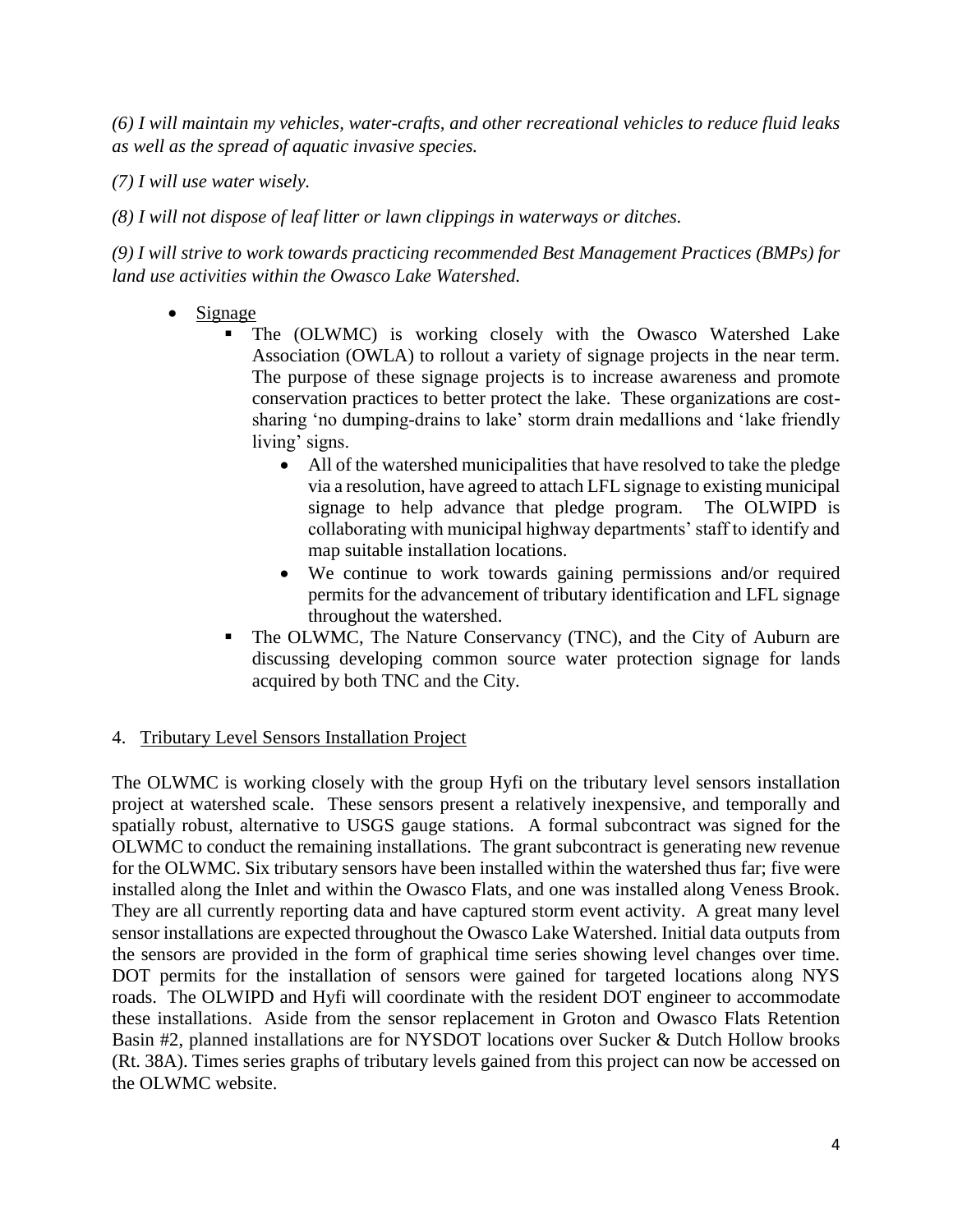# 5. Funding Programs, OLWMC Budget, and Finances

- In partnership with the City of Auburn, and a proposed \$10,000 project-specific funding increase in their 2022 OLWMC budget, the OLWMC is planning to leverage the Great Lakes Commission's (GLC) Conservation Kick program that would offer a small pool of funding for producer-lead watershed conservation projects. Cayuga County Planning has been supportive with the provision of GIS raster data for the GLC priorities analysis.
- The CCSWCD, OLWMC, and City of Auburn are working with NYS Senator Mannion of the  $50<sup>th</sup>$  District (that governs the city) to identify ways the  $50<sup>th</sup>$  district can help with Owasco Lake protection and restoration needs. Leaders from these groups have proposed that an additional weed harvester would offer a multifaceted approach that could offer benefits to in lake nutrient removal, the removal of nuisance vegetation for lakeshore owners, and could be a shared tool among local lakes' SWCDs with jurisdiction.
- Cayuga County staff, legislative representatives, and leaders from the Finger Lakes Land Trust are working with the OLWMC to discuss the possibility of funding riparian buffer easements through existing Natural Resource Conservation Service funding programs. Further the NYS Conservation Program recently announced Conservation Partnership Program Grants that might fund such an initiative.
- The OLWMC with be proposing for projects funding under the Great Lakes Sediment and Nutrient Reduction Grant program with the final proposal due mid-April. We will be requesting funding for the implementation of watershed riparian buffers, attempting to provide supportive funding according to the needs of the WRR update.
- The OLWMC submitted a proposal for a Regional Conservation Partners Program (RCPP) grant to obtain Natural Resource Conservations Service (NRCS) funding through United States Department of Agriculture (USDA) 2018 Farm Bill. This proposal, in partnership with the CCSWCD and OWLA, requests federal dollars to advance watershed farm planning. The overarching goal is to better fund the CCSWCD's well-established AEM framework for credentialed conservation farm planning. The project is poised to advance the capacity of project partners to implement critical conservation practices within the watershed, reduce the burden on local producers associated with new regulatory requirements, and help protect Owasco Lake. Senator Schumer's and Congressman Katko's offices prepared letters of endorsement for this project shared them directly with their contacts at NRCS.
- We are preparing the required information for a financial audit of the OLWMC for the 2020 calendar year.

### 6. Hemlock Trees and the Hemlock Woolly Adelgid

Members of OWLA, staff from Cornell Cooperative Extension (CCE), and other partners are working collaboratively with the OLWMC to coordinate Hemlock Woolly Adelgid (HWA) inventorying to be better positioned for insect mitigation funding to help protect Hemlock trees within the Owasco Lake Watershed. Inventorying of the HWA is led by OWLA and started with